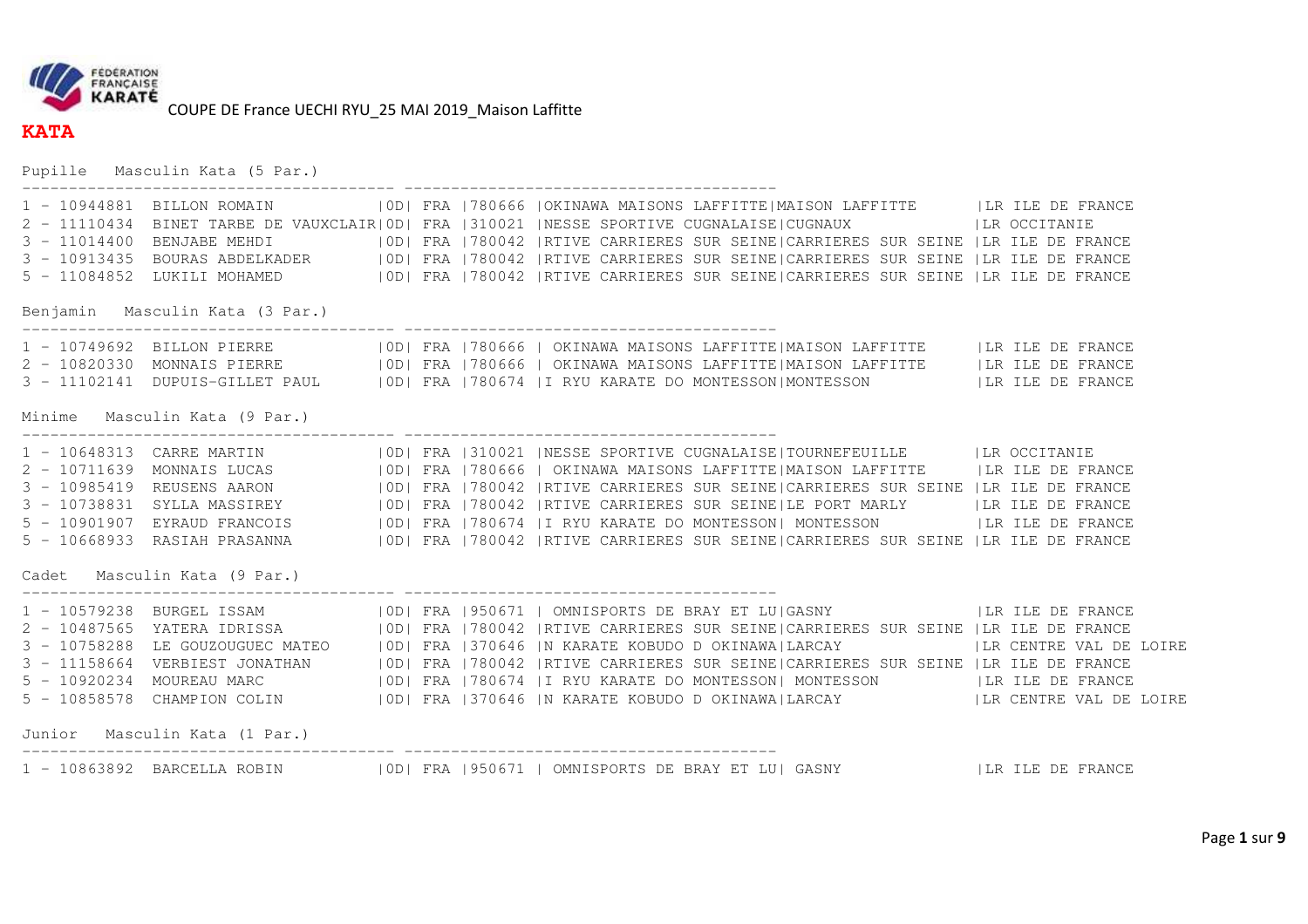

Senior Ceintures Jaunes-Marrons Masculin Kata (12 Par.)

| 1 - 10738827 HOGA CARL   |                             |  | OD   FRA   780042   RTIVE CARRIERES SUR SEINE   RUEIL MALMAISON | ILR ILE DE FRANCE |
|--------------------------|-----------------------------|--|-----------------------------------------------------------------|-------------------|
| 2 - 10716924 REUSENS IAN |                             |  | OD  FRA   780042   RTIVE CARRIERES SUR SEINE   HOUILLES         | ILR ILE DE FRANCE |
|                          | 3 - 11040979 BESSE EMMANUEL |  | OD   FRA   780666   OKINAWA MAISONS LAFFITTE   MAISON LAFFITTE  | ILR ILE DE FRANCE |
|                          | 3 - 10589608 BILLON ARTHUR  |  | OD   FRA   750696   U KARATEDO KENYUKAI PARIS   PARIS           | ILR ILE DE FRANCE |
|                          | 5 - 11082853 POUPART XAVIER |  | OD  FRA   780042   RTIVE CARRIERES SUR SEINE   HOUILLES         | ILR ILE DE FRANCE |
|                          | 5 - 11004433 REYNAUD LIONEL |  | 10D1 FRA 1310743 ITOULOUSE SHUBUKAN<br> TOULOUSE                | ILR OCCITANIE     |

Senior Ceintures Noires Masculin Kata (15 Par.)

---------------------------------------- ----------------------------------------

---------------------------------------- ----------------------------------------

---------------------------------------- ----------------------------------------

|                          | 1 - 1420393 LANGLAIS SEBASTIEN   |  | OD  FRA   310743   TOULOUSE SHUBUKAN   MONTAIGUT SUR SAVE   LR OCCITANIE             |                   |                         |
|--------------------------|----------------------------------|--|--------------------------------------------------------------------------------------|-------------------|-------------------------|
|                          | 2 - 11160985 MOSKOVSKIKH ANDREY  |  | OD  FRA   780042   RTIVE CARRIERES SUR SEINE  CARRIERES SUR SEINE   LR ILE DE FRANCE |                   |                         |
|                          | 3 - 10201506 SYLVESTRE JUDE      |  | 10D1 FRA 1750823 IS INTERN PERSONNEL UNESCO1PARIS                                    | ILR ILE DE FRANCE |                         |
|                          | 3 - 1356512 SASPORTES PATRICK    |  | OD  FRA   780666   OKINAWA MAISONS LAFFITTE  MAISON LAFFITTE                         | ILR ILE DE FRANCE |                         |
| 5 - 10383613 VERVY BRUNO |                                  |  | OD   FRA   370646   N KARATE KOBUDO D OKINAWA   MONTBAZON                            |                   | ILR CENTRE VAL DE LOIRE |
|                          | 5 - 10439808  VAN REES CHRIS     |  | OD  FRA   410619   TERRE HOMME CIEL   BLOIS                                          |                   | LR CENTRE VAL DE LOIRE  |
|                          | 7 - 10668711 EUPHROSINE CLARENCE |  | [OD] FRA 1780042   RTIVE CARRIERES SUR SEINE   RUEIL MALMAISON                       | ILR ILE DE FRANCE |                         |
| 7 - 1287890              | DESNOS VINCENT                   |  | 10D1 FRA 1780042 IRTIVE CARRIERES SUR SEINE HOUILLES                                 | ILR ILE DE FRANCE |                         |

Pupille Féminin Kata (1 Par.)

1 - 10982571 GASPAR LEBAILLIF AUSTINE |0D| FRA |600688 | RYU KARATE SAINT MAXIMIN|SAINT MAXIMIN |LR HAUTS DE FRANCE

Benjamin Féminin Kata (4 Par.)

|                                  |  |  |  | [OD] FRA 1780042  RTIVE CARRIERES SUR SEINE CARRIERES SUR SEINE  LR ILE DE FRANCE |  |  |                         |
|----------------------------------|--|--|--|-----------------------------------------------------------------------------------|--|--|-------------------------|
| 2 - 10902325 MONDELUS LILYA      |  |  |  | [OD] FRA 1780042  RTIVE CARRIERES SUR SEINE CARRIERES SUR SEINE  LR ILE DE FRANCE |  |  |                         |
| 3 - 10981031 LE GOUZOUGUEC FLORA |  |  |  | OD  FRA   370646   N KARATE KOBUDO D OKINAWA  LARCAY                              |  |  | ILR CENTRE VAL DE LOIRE |
| 3 - 11084850  LUKILI MAISSA      |  |  |  | [OD] FRA 1780042  RTIVE CARRIERES SUR SEINE CARRIERES SUR SEINE  LR ILE DE FRANCE |  |  |                         |

Minime Féminin Kata (5 Par.)

|                        | 1 - 10554668 FERNANDEZ KIM          |  | OD   FRA   780666   OKINAWA MAISONS LAFFITTE   MAISON LAFFITTE                       |  | ILR ILE DE FRANCE       |
|------------------------|-------------------------------------|--|--------------------------------------------------------------------------------------|--|-------------------------|
|                        | 2 - 11141389 ANTIPHONTURIN JULIETTE |  | OD   FRA   780674   I RYU KARATE DO MONTESSON   MONTESSON                            |  | ILR ILE DE FRANCE       |
|                        | 3 - 10646390 FOUCHER MEVA           |  | OD  FRA  780042  RTIVE CARRIERES SUR SEINE MONTESSON                                 |  | LR ILE DE FRANCE        |
|                        | 3 - 10824971 RASIAH PRAVINA         |  | OD  FRA   780042   RTIVE CARRIERES SUR SEINE  CARRIERES SUR SEINE   LR ILE DE FRANCE |  |                         |
| 5 - 10858596 VERVY EVA |                                     |  | OD   FRA   370646   N KARATE KOBUDO D OKINAWA   MONTBAZON                            |  | ILR CENTRE VAL DE LOIRE |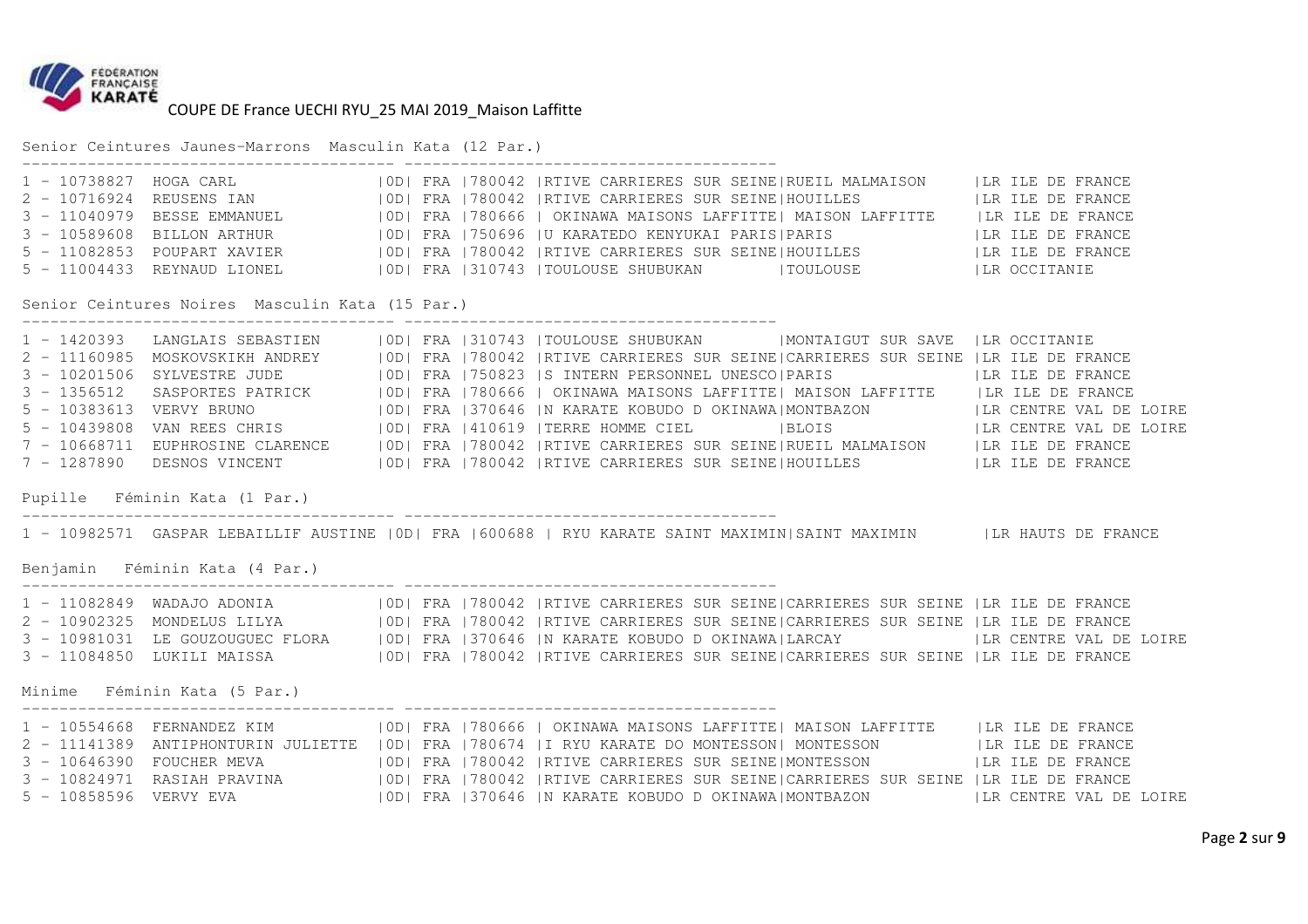

Cadet Féminin Kata (2 Par.) ---------------------------------------- ---------------------------------------- 1 - 10555265 MONDELUS JANAN |0D| FRA |780042 |RTIVE CARRIERES SUR SEINE|CARRIERES SUR SEINE |LR ILE DE FRANCE 2 - 10569638 VERVY MANON |OD| FRA |370646 |N KARATE KOBUDO D OKINAWA|MONTBAZON |LR CENTRE VAL DE LOIRE Junior Féminin Kata (1 Par.) ---------------------------------------- ---------------------------------------- 1 - 10555268 MONDELUS SANIYYA |0D| FRA |780042 |RTIVE CARRIERES SUR SEINE|CARRIERES SUR SEINE |LR ILE DE FRANCE Senior Ceintures Jaunes-Marrons Féminin Kata (5 Par.) ---------------------------------------- ---------------------------------------- 1 - 10801774 CARLIER MARIE |0D| FRA |780042 |RTIVE CARRIERES SUR SEINE|CARRIERES SUR SEINE |LR ILE DE FRANCE<br>2 - 10651564 LEBOUCQ DELPHINE |0D| FRA |930606 |CHI RYU K DO KENYU KAI 93|AULNAY SOUS BOIS 3 - 10784052 CHERKAOUI IMANE |0D| FRA |750128 |LA POLICE DE PARIS (ASPP)|PARIS |LR ILE DE FRANCE<br>3 - 10968975 PAROUTY FLORENCE |0D| FRA |600661 |ARATE DO KENYUKAI DU NORD|ST SULPICE Senior Ceintures Noires Féminin Kata (8 Par.) ---------------------------------------- ---------------------------------------- 1 - 10535555 DE WIT VEERLE |0D| FRA |780042 |RTIVE CARRIERES SUR SEINE|CARRIERES SUR SEINE |LR ILE DE FRANCE 2 - 9401971 DE SAINT LEGER NAHOMI |OD| FRA |750696 |U KARATEDO KENYUKAI PARIS|PARIS |LR ILE DE FRANCE 3 - 10923464 GERARD ISABELLE |0D| FRA |780666 | OKINAWA MAISONS LAFFITTE| MAISON LAFFITTE |LR ILE DE FRANCE 3 - 10646482 DELONGVERT ALEXANDRA |0D| FRA |780674 |I RYU KARATE DO MONTESSON| MONTESSON |LR ILE DE FRANCE 5 - 10979224 NEYROLLES NATHALIE |0D| FRA |780042 |RTIVE CARRIERES SUR SEINE|ST GERMAIN EN LAYE |LR ILE DE FRANCE 5 - 11073504 BAY LAMIA |OD| FRA |750196 |NIPPON BUDO CLUB |MONTROUGE |LR ILE DE FRANCE **COMBATS** Poussin -20 Kg§ Masculin Kumité (4 Par.) ---------------------------------------- ----------------------------------------

| 1 - 910912 | BRAYE HIPPOLYTE                 |  | 2D  FRA  690077   NO SEN KARATE VENISSIEUX VENISSIEUX                            | LR AUVERGNE-RHONE-ALPES |
|------------|---------------------------------|--|----------------------------------------------------------------------------------|-------------------------|
|            | 2 - 11180987 ELOUAZZANI ADAM    |  | OD  FRA  170625  KARATE CLUB LUSSANTAIS   LUSSANT                                | ILR NOUVELLE AQUITAINE  |
|            | 3 - 11144027 FERNANDEZ MARTIN   |  | OD  FRA  780079  KB AS SP KARATE BONNIERES BONNIERES SUR SEINE  LR ILE DE FRANCE |                         |
|            | 3 - 11108744 DELONGVERT RAPHAEL |  | OD  FRA   780101   HL PUGILISTIQUE GANT D'OR  HOUILLES                           | ILR ILE DE FRANCE       |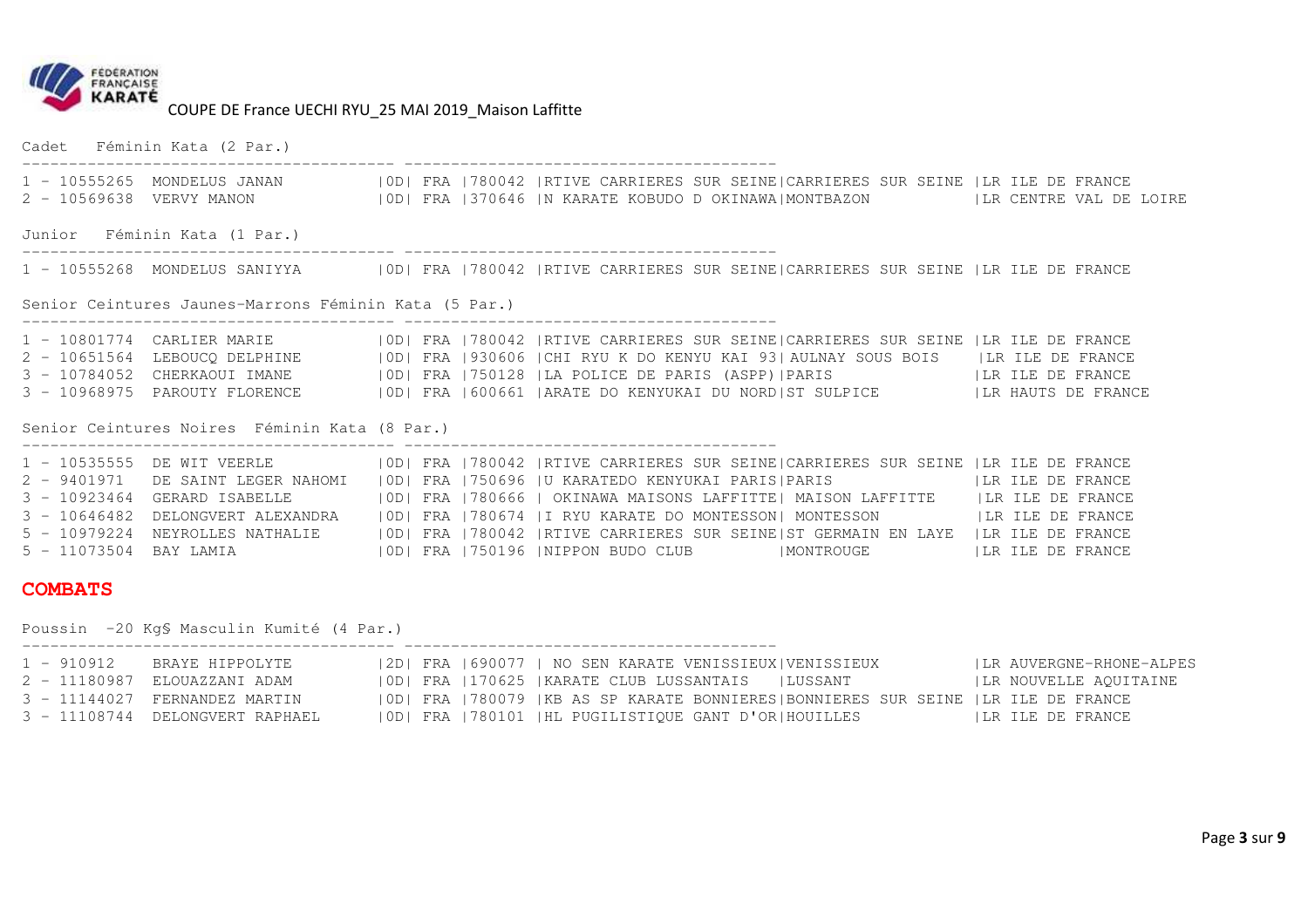

Poussin -30 Kg§ Masculin Kumité (4 Par.) ---------------------------------------- ---------------------------------------- 1 - 11142210 RHORCHI BAKR |0D| FRA |780734 |N KARATE CLUB DE BUCHELAY| BUCHELAY |LR ILE DE FRANCE 2 - 910912 RADJIAI YASSIN |2D| FRA |690077 | NO SEN KARATE VENISSIEUX|VENISSIEUX |LR AUVERGNE-RHONE-ALPES 3 - 11017553 DHOTELLE MIKAIL |0D| FRA |600688 | RYU KARATE SAINT MAXIMIN|SAINT MAXIMIN |LR HAUTS DE FRANCE 3 - 11048733 JALLEB ENES |0D| FRA |930606 |CHI RYU K DO KENYU KAI 93|AULNAY SOUS BOIS |LR ILE DE FRANCEPupille -25 Kg§ Masculin Kumité (1 Par.) ---------------------------------------- ---------------------------------------- 1 - 10944881 BILLON ROMAIN |OD| FRA |780666 | OKINAWA MAISONS LAFFITTE| MAISON LAFFITTE |LR ILE DE FRANCE Pupille -35 Kg§ Masculin Kumité (9 Par.) ---------------------------------------- ---------------------------------------- 1 - 10786258 DELONGVERT NATHAN |0D| FRA |780101 |HL PUGILISTIQUE GANT D'OR|HOUILLES |LR ILE DE FRANCE 2 - 10973283 DEMBELE TIEMOKO |0D| FRA |600661 |ARATE DO KENYUKAI DU NORD|BEAUVAIS |LR HAUTS DE FRANCE 3 - 11039978 CONTRERAS ZORRILLA JUAN |0D| FRA |780734 |N KARATE CLUB DE BUCHELAY|BUCHELAY |LR ILE DE FRANCE 3 - 11151154 LEFEVRE ARSENE |0D| FRA |780734 |N KARATE CLUB DE BUCHELAY|BUCHELAY |LR ILE DE FRANCE 5 - 11069879 SQALLI HOUSSAINI RAYANE|0D| FRA |780011 |CLUB KYOSAKU |PORCHEVILLE |LR ILE DE FRANCE 5 - 11110434 BINET TARBE DE VAUXCLAIR|0D| FRA |310021 |NESSE SPORTIVE CUGNALAISE|CUGNAUX |LR OCCITANIE 7 - 11148976 DOVE AYMERICK |0D| FRA |600661 |ARATE DO KENYUKAI DU NORD|BERTHECOURT |LR HAUTS DE FRANCE Pupille -45 Kg§ Masculin Kumité (5 Par.) ---------------------------------------- ----------------------------------------

1 - 10939476 YOUSFI OTHMANE | |OD| FRA |780011 |CLUB KYOSAKU | |PORCHEVILLE | LR ILE DE FRANCE<br>2 - 10913435 BOURAS ABDELKADER | |OD| FRA |780042 |RTIVE CARRIERES SUR SEINE|CARRIERES SUR SEINE |LR ILE DE FRANCE<br>3 - 11158038

---------------------------------------- ----------------------------------------

Benjamin -30 Kg§ Masculin Kumité (3 Par.)

1 - 11068941 EL HADDIOUI YACIR |OD| FRA |780079 |KB AS SP KARATE BONNIERES|BONNIERES SUR SEINE |LR ILE DE FRANCE<br>2 - 10774937 ABED YOUNESS |OD| FRA |780079 |KB AS SP KARATE BONNIERES|BONNIERES SUR SEINE 3 - 10749692 BILLON PIERRE |0D| FRA |780666 | OKINAWA MAISONS LAFFITTE| MAISON LAFFITTE |LR ILE DE FRANCE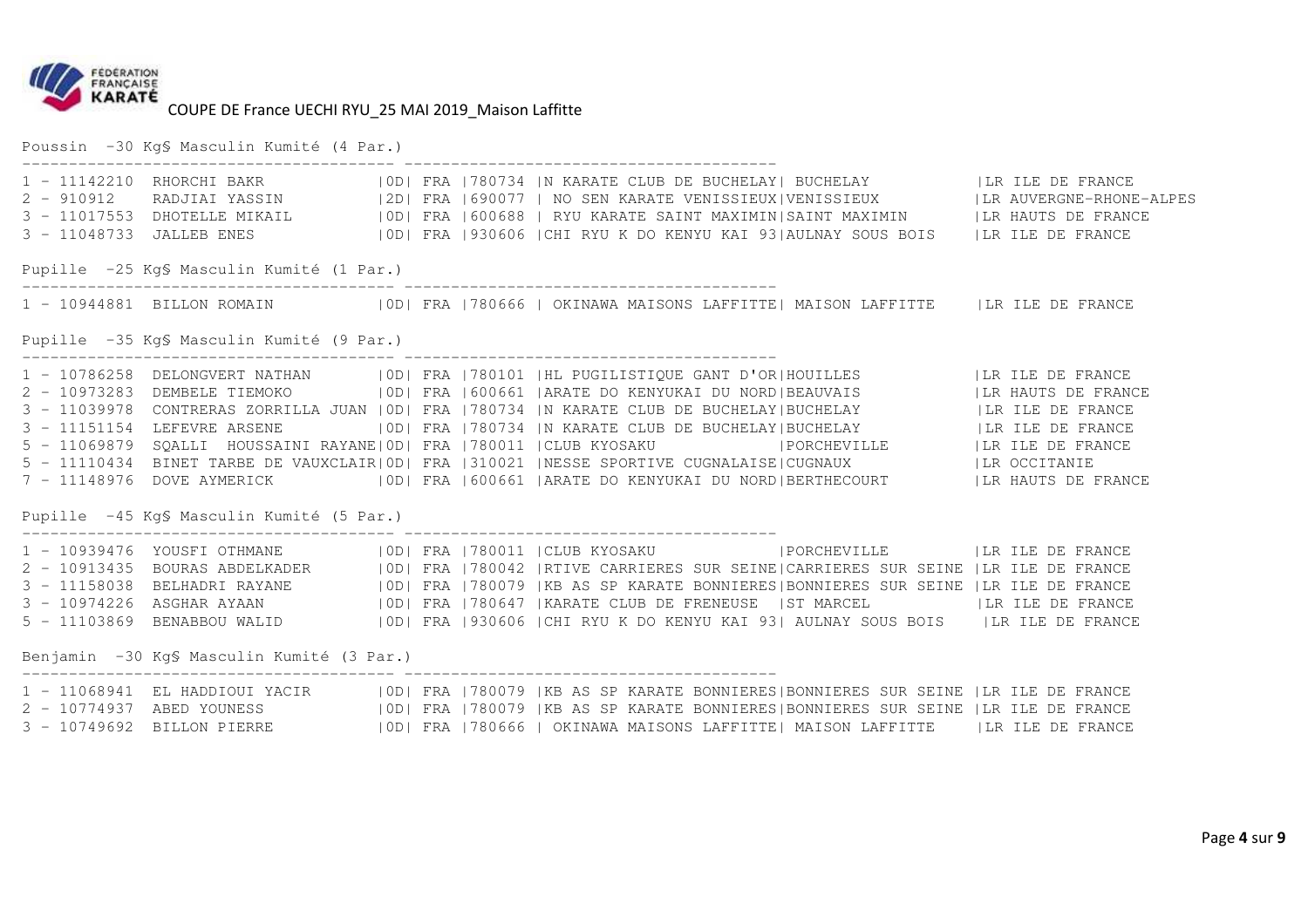

Benjamin -40 Kg§ Masculin Kumité (7 Par.) ---------------------------------------- ---------------------------------------- 1 - 910912 OUASLI AIMEN |2D| FRA |690077 | NO SEN KARATE VENISSIEUX|VENISSIEUX |LR AUVERGNE-RHONE-ALPES 2 - 11115955 HARMAOUI WAEL |0D| FRA |780011 |CLUB KYOSAKU |GARGENVILLE |LR ILE DE FRANCE 3 - 11102141 DUPUIS-GILLET PAUL |0D| FRA |780674 |I RYU KARATE DO MONTESSON| MONTESSON |LR ILE DE FRANCE 3 - 10974227 ASGHAR ARMAAN |0D| FRA |780647 |KARATE CLUB DE FRENEUSE |3 - 10974227 ASGHAR ARMAAN |OD| FRA |780647 |KARATE CLUB DE FRENEUSE | ST MARCEL |LR ILE DE FRANCE<br>5 - 9474607 OUASLI WISSEM |1D| FRA |170613 |NIHON TAI JITSU PONTOIS |PONS Benjamin -50 Kg§ Masculin Kumité (1 Par.) ---------------------------------------- ---------------------------------------- 1 - 10972382 DELAMOTTE SIMON |OD| FRA |600661 |ARATE DO KENYUKAI DU NORD|ALLONNE |LR HAUTS DE FRANCE Minime -40 Kg§ Masculin Kumité (6 Par.) ---------------------------------------- ---------------------------------------- 1 - 10648313 CARRE MARTIN |0D| FRA |310021 |NESSE SPORTIVE CUGNALAISE|TOURNEFEUILLE |LR OCCITANIE 2 - 10900322 BOUCHERON SEGUIN SAMUEL |OD| FRA |310021 |NESSE SPORTIVE CUGNALAISE|CUGNAUX |LR OCCITANIE 3 - 10668933 RASIAH PRASANNA |OD| FRA |780042 |RTIVE CARRIERES SUR SEINE|CARRIERES SUR SEINE |LR ILE DE FRANCE<br>3 - 10738831 SYLLA MASSIREY |OD| FRA |780042 |RTIVE CARRIERES SUR SEINE|LE PORT MARLY | Minime -50 Kg§ Masculin Kumité (3 Par.) ---------------------------------------- ---------------------------------------- 1 - 10676352 HAMIDOUCHE MOUNDIR |0D| FRA |930709 |ITE SEVRAN SECTION KARATE|SEVRAN |LR ILE DE FRANCE 2 - 11073538 CELIK ISMAIL |0D| FRA |410619 |TERRE HOMME CIEL |MER |LR CENTRE VAL DE LOIRE 3 - 10774941 ABED YASSINE |0D| FRA |780079 |KB AS SP KARATE BONNIERES|BONNIERES SUR SEINE |LR ILE DE FRANCE Minime -60 Kg§ Masculin Kumité (3 Par.) ---------------------------------------- ---------------------------------------- 1 - 10973282 DEMBELE DEMBA |OD| FRA |600661 |ARATE DO KENYUKAI DU NORD|BEAUVAIS |LR HAUTS DE FRANCE<br>2 - 10862984 MADRUGA PEREIRA ANDRE |OD| FRA |370646 |N KARATE KOBUDO D OKINAWA|LARCAY 3 - 10569408 EL HADDIOUI IMRAN |0D| FRA |780079 |KB AS SP KARATE BONNIERES|BONNIERES SUR SEINE |LR ILE DE FRANCE Cadet -50 Kg§ Masculin Kumité (5 Par.) ---------------------------------------- ---------------------------------------- 1 - 10809072 BARRAT MAXIME |OD| FRA |310021 |NESSE SPORTIVE CUGNALAISE|CUGNAUX |LR OCCITANIE<br>2 - 10973281 DEMBELE MAKAN |OD| FRA |600661 |ARATE DO KENYUKAI DU NORD|ALLONNE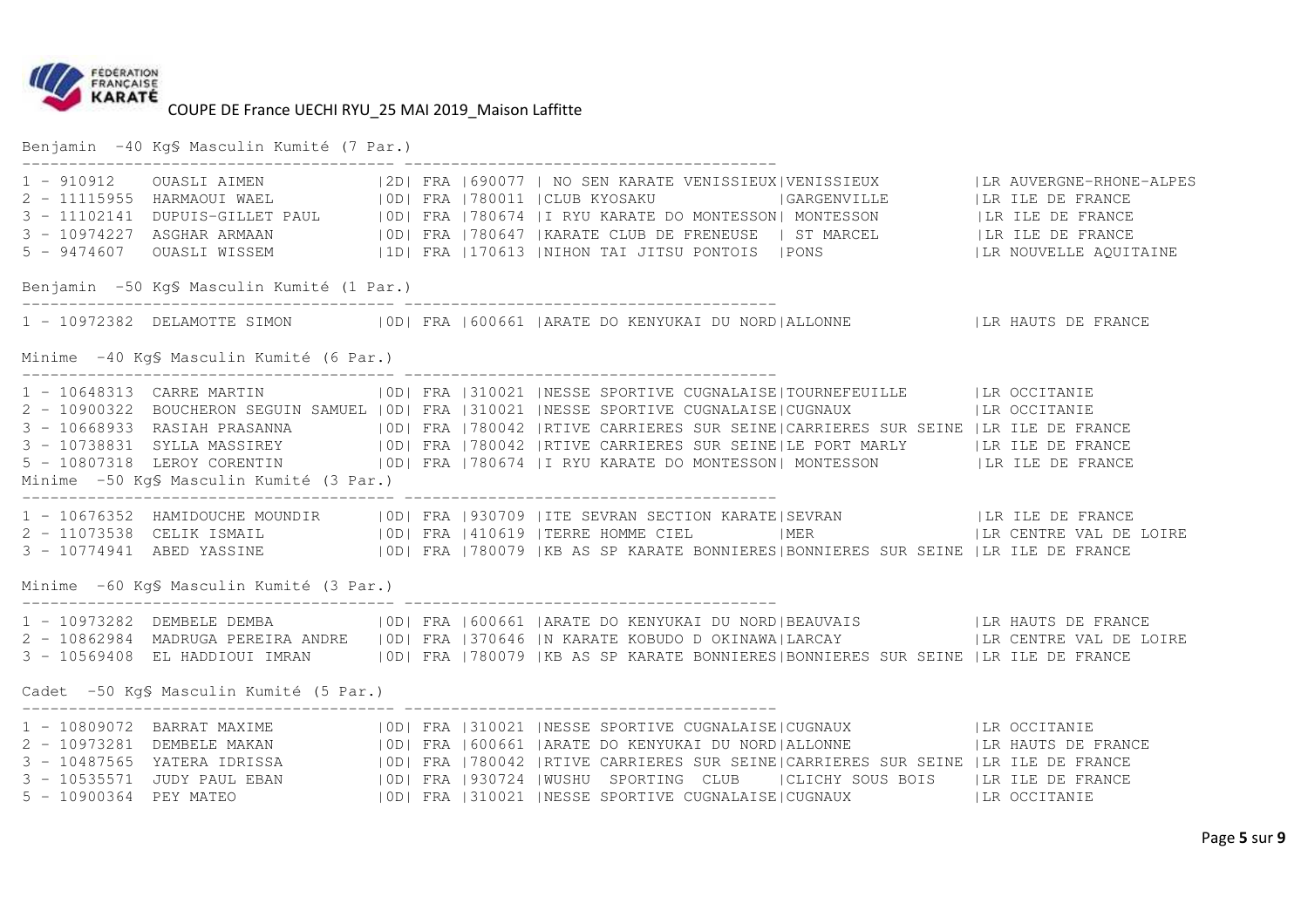

COUPE DE France UECHI RYU\_25 MAI 2019\_Maison Laffitte<br>Cadet -60 Kg§ Masculin Kumité (3 Par.)

|                                          |  | 1 - 10758288 LE GOUZOUGUEC MATEO   OD  FRA   370646   N KARATE KOBUDO D OKINAWA LARCAY     LA CENTRE VAL DE LOIRE<br>2 - 11103898 LARBI CHERIF RAYAN   0D  FRA   930606   CHI RYU K DO KENYU KAI 93   AULNAY SOUS BOIS   LR ILE DE FRANCE                                                                                                                                                                                                                                                                                                                                                               |  |
|------------------------------------------|--|---------------------------------------------------------------------------------------------------------------------------------------------------------------------------------------------------------------------------------------------------------------------------------------------------------------------------------------------------------------------------------------------------------------------------------------------------------------------------------------------------------------------------------------------------------------------------------------------------------|--|
| Cadet -70 KgS Masculin Kumité (1 Par.)   |  |                                                                                                                                                                                                                                                                                                                                                                                                                                                                                                                                                                                                         |  |
|                                          |  | 1 - 10858578 CHAMPION COLIN   OD  FRA   370646   N KARATE KOBUDO D OKINAWA   LARCAY     LA CENTRE VAL DE LOIRE                                                                                                                                                                                                                                                                                                                                                                                                                                                                                          |  |
| Cadet +70 KgS Masculin Kumité (2 Par.)   |  |                                                                                                                                                                                                                                                                                                                                                                                                                                                                                                                                                                                                         |  |
|                                          |  | 1 - 10579238 BURGEL ISSAM   0D  FRA   950671   OMNISPORTS DE BRAY ET LU  GASNY     LR ILE DE FRANCE<br>2 - 11158664 VERBIEST JONATHAN   OD  FRA   780042   RTIVE CARRIERES SUR SEINE  CARRIERES SUR SEINE   LR ILE DE FRANCE                                                                                                                                                                                                                                                                                                                                                                            |  |
| Junior -65 Kg\$ Masculin Kumité (2 Par.) |  |                                                                                                                                                                                                                                                                                                                                                                                                                                                                                                                                                                                                         |  |
|                                          |  | 1 - 10530835 LECROC ALEXANDRE   OD  FRA   410619   TERRE HOMME CIEL   CROUY SUR COSSON   LR CENTRE VAL DE LOIRE<br>2 - 10689653 MARIN ALEXIS (OD) FRA 1930606 CHI RYU K DO KENYU KAI 931 AULNAY SOUS BOIS (LR ILE DE FRANCE                                                                                                                                                                                                                                                                                                                                                                             |  |
| Junior +75 Kg\$ Masculin Kumité (1 Par.) |  |                                                                                                                                                                                                                                                                                                                                                                                                                                                                                                                                                                                                         |  |
|                                          |  | 1 - 10812411 GVETADZE LUCAS   OD  FRA   780042   RTIVE CARRIERES SUR SEINE  CARRIERES SUR SEINE   LR ILE DE FRANCE                                                                                                                                                                                                                                                                                                                                                                                                                                                                                      |  |
| Senior -70 Kg\$ Masculin Kumité (7 Par.) |  |                                                                                                                                                                                                                                                                                                                                                                                                                                                                                                                                                                                                         |  |
| Senior -80 Kq\$ Masculin Kumité (2 Par.) |  | 1 - 10668711 EUPHROSINE CLARENCE   OD  FRA   780042   RTIVE CARRIERES SUR SEINE   RUEIL MALMAISON   LR ILE DE FRANCE<br>2 - 10985421 DE SCHUTTER RUBEN   OD  FRA   780042   RTIVE CARRIERES SUR SEINE  CARRIERES SUR SEINE   LR ILE DE FRANCE<br>3 - 1483634 CHANG FRANCOIS   OD  FRA   780666   OKINAWA MAISONS LAFFITTE   MAISON LAFFITTE     LR ILE DE FRANCE<br>3 - 9474607 NAITCHIKH LAMINE   1D  FRA   170613   NIHON TAI JITSU PONTOIS   PONS     LR NOUVELLE AQUITAINE<br>5 - 10718065 GRONDIN NICOLAS   OD  FRA   600661   ARATE DO KENYUKAI DU NORD  ABBEVILLE ST LUCIEN   LR HAUTS DE FRANCE |  |
|                                          |  | 1 - 10738827 HOGA CARL (IDI FRA   780042   RTIVE CARRIERES SUR SEINE   RUEIL MALMAISON   LR ILE DE FRANCE<br>2 - 10291078 TUVSHINTUGS NYAMTUR (OD) FRA 600661 ARATE DO KENYUKAI DU NORD PARMAIN (LR HAUTS DE FRANCE                                                                                                                                                                                                                                                                                                                                                                                     |  |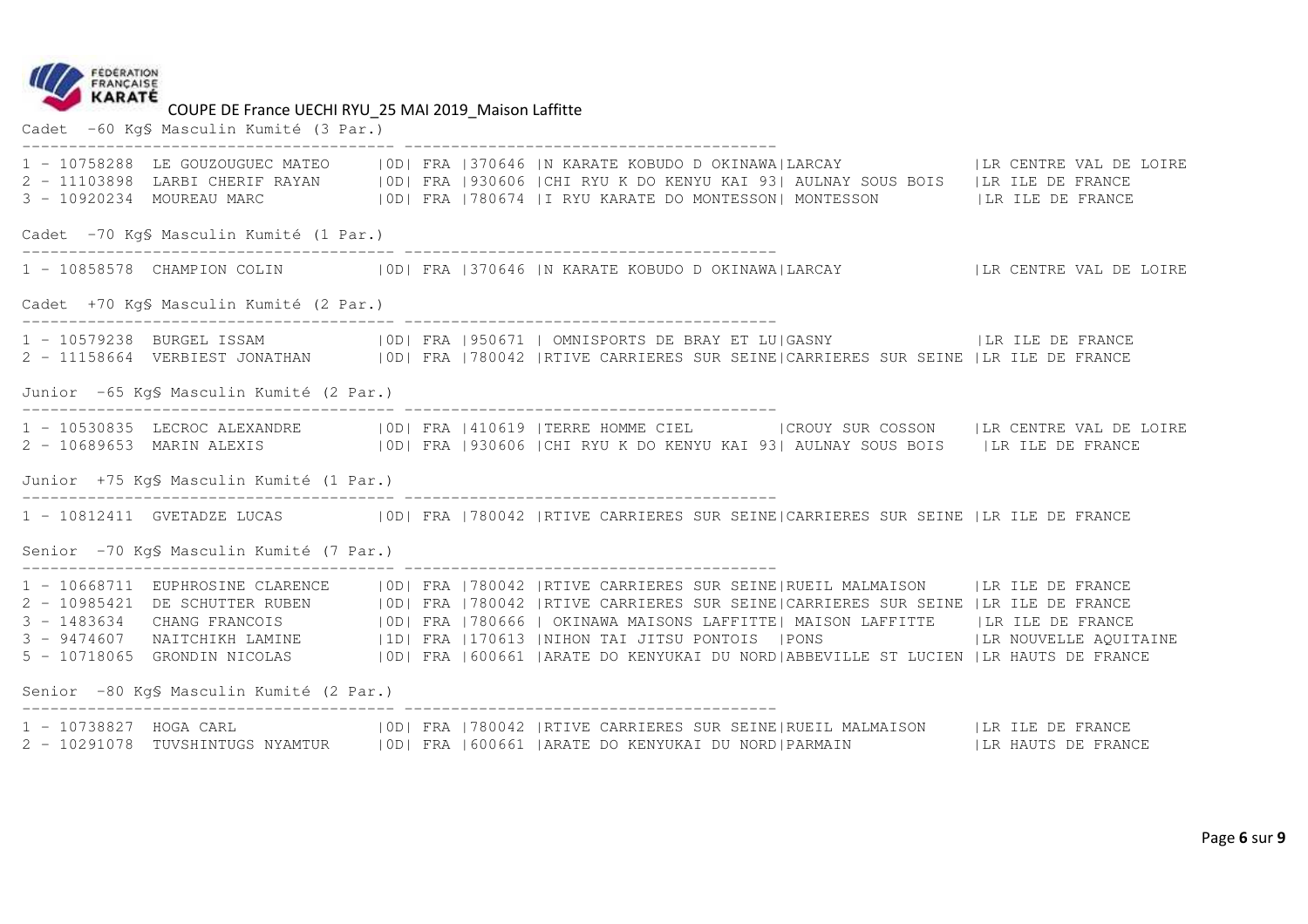

## COUPE DE France UECHI RYU\_25 MAI 2019\_Maison Laffitte Senior +80 Kg§ Masculin Kumité (5 Par.)

| $1 - 1358442$<br>$2 - 1242732$<br>$3 - 11160985$<br>$3 - 10713266$ | BELALIA MOHAMED                          |  |  | OD  FRA   920721   KARATEDO RENSEIKAN   GENNEVILLIERS   LA ILE DE FRANCE<br>ESTIME JUPITER   OD  FRA   950037   A D B KTE GARGES   GARGES LES GONESSE   LR ILE DE FRANCE<br>MOSKOVSKIKH ANDREY   OD  FRA  780042  RTIVE CARRIERES SUR SEINE CARRIERES SUR SEINE  LR ILE DE FRANCE<br>5 - 10327715 FOGACCI PASCAL (IDI FRA   780674   I RYU KARATE DO MONTESSON   MONTESSON     LIR ILE DE FRANCE                                                                       |  | ELBACHIR SYLVAIN   0D  FRA   390612   AUX DES COTEAUX DE SEILLE   LAVIGNY   LR BOURGOGNE-FRANCHE COMTE |  |  |  |  |
|--------------------------------------------------------------------|------------------------------------------|--|--|------------------------------------------------------------------------------------------------------------------------------------------------------------------------------------------------------------------------------------------------------------------------------------------------------------------------------------------------------------------------------------------------------------------------------------------------------------------------|--|--------------------------------------------------------------------------------------------------------|--|--|--|--|
|                                                                    | Poussin -30 Kq\$ Féminin Kumité (2 Par.) |  |  |                                                                                                                                                                                                                                                                                                                                                                                                                                                                        |  |                                                                                                        |  |  |  |  |
|                                                                    |                                          |  |  | 2 - 11144022 EL HADDIOUI NOCEIBA   OD  FRA   780079   KB AS SP KARATE BONNIERES  BONNIERES SUR SEINE   LR ILE DE FRANCE                                                                                                                                                                                                                                                                                                                                                |  |                                                                                                        |  |  |  |  |
|                                                                    | Poussin +40 KqS Féminin Kumité (1 Par.)  |  |  |                                                                                                                                                                                                                                                                                                                                                                                                                                                                        |  |                                                                                                        |  |  |  |  |
|                                                                    |                                          |  |  | 1 - 11039985 BOUSLAMA WIAM   OD  FRA   780734   N KARATE CLUB DE BUCHELAY   BUCHELAY     LR ILE DE FRANCE                                                                                                                                                                                                                                                                                                                                                              |  |                                                                                                        |  |  |  |  |
| Pupille -25 KgS Féminin Kumité (2 Par.)                            |                                          |  |  |                                                                                                                                                                                                                                                                                                                                                                                                                                                                        |  |                                                                                                        |  |  |  |  |
|                                                                    |                                          |  |  | 1 - 10988600 DESTOURS GOBI MELIA   OD  FRA   270005   EC KA ENTENTE GISORSIENNE   CHAMBORS   LR NORMANDIE                                                                                                                                                                                                                                                                                                                                                              |  |                                                                                                        |  |  |  |  |
|                                                                    | Pupille -35 KqS Féminin Kumité (6 Par.)  |  |  |                                                                                                                                                                                                                                                                                                                                                                                                                                                                        |  |                                                                                                        |  |  |  |  |
|                                                                    |                                          |  |  | 1 - 10925697 KHACEF SOUNDOUS   0D   FRA   780734   N KARATE CLUB DE BUCHELAY   BUCHELAY     LR ILE DE FRANCE<br>2 - 10965362 BENSLIMANE RACHA     OD   FRA   780734   N KARATE CLUB DE BUCHELAY   BUCHELAY     LR ILE DE FRANCE<br>5 - 11031608 GOLDEN JOSEPHINE   0D   FRA   600688   RYU KARATE SAINT MAXIMIN   ST MAXIMIN     LR HAUTS DE FRANCE<br>5 - 11083490 SAIDI-BONE SOHANE   OD  FRA   600688   RYU KARATE SAINT MAXIMIN  ST MAXIMIN     LR HAUTS DE FRANCE |  |                                                                                                        |  |  |  |  |
|                                                                    | Pupille -45 Kq\$ Féminin Kumité (1 Par.) |  |  |                                                                                                                                                                                                                                                                                                                                                                                                                                                                        |  |                                                                                                        |  |  |  |  |
|                                                                    |                                          |  |  | 1 - 10982571 GASPAR LEBAILLIF AUSTINE   OD   FRA   600688   RYU KARATE SAINT MAXIMIN   SAINT MAXIMIN   LR HAUTS DE FRANCE                                                                                                                                                                                                                                                                                                                                              |  |                                                                                                        |  |  |  |  |
| Benjamin -30 KgS Féminin Kumité (1 Par.)                           |                                          |  |  |                                                                                                                                                                                                                                                                                                                                                                                                                                                                        |  |                                                                                                        |  |  |  |  |
|                                                                    |                                          |  |  | 1 - 10857279 KHACEF TESNIM   0D  FRA   780734   N KARATE CLUB DE BUCHELAY   BUCHELAY     LR ILE DE FRANCE                                                                                                                                                                                                                                                                                                                                                              |  |                                                                                                        |  |  |  |  |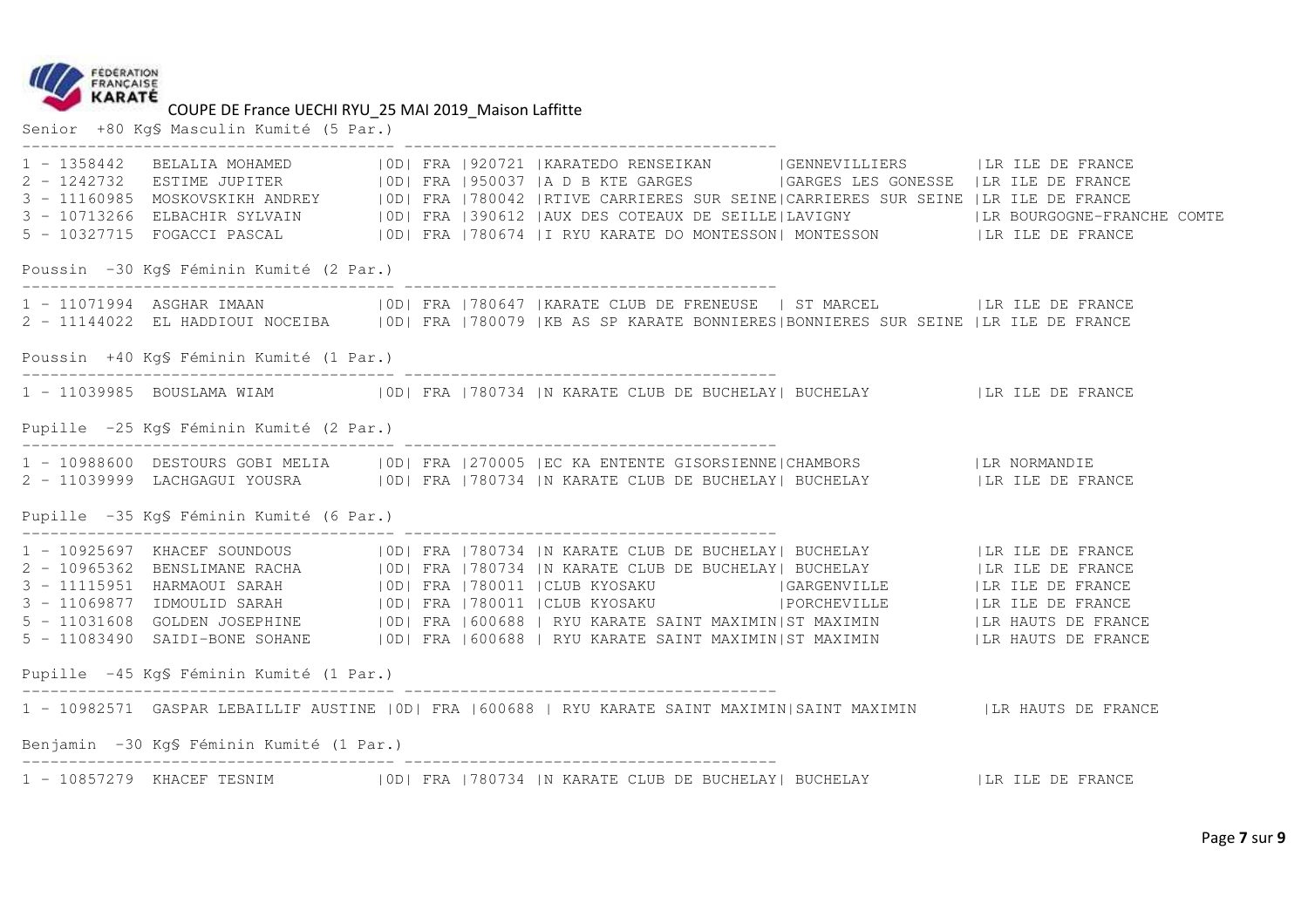

Benjamin -40 Kg§ Féminin Kumité (2 Par.)

|                                         |                                          |  |  |  | 1 - 11142209 RHORCHI AFNANE   OD  FRA   780734   N KARATE CLUB DE BUCHELAY   BUCHELAY   LIR ILE DE FRANCE<br>2 - 10981031 LE GOUZOUGUEC FLORA   OD  FRA   370646   N KARATE KOBUDO D OKINAWA  LARCAY     LA CENTRE VAL DE LOIRE                                                                                                                                                                                                                                           |  |                   |  |  |  |
|-----------------------------------------|------------------------------------------|--|--|--|---------------------------------------------------------------------------------------------------------------------------------------------------------------------------------------------------------------------------------------------------------------------------------------------------------------------------------------------------------------------------------------------------------------------------------------------------------------------------|--|-------------------|--|--|--|
|                                         | Benjamin -50 KgS Féminin Kumité (2 Par.) |  |  |  |                                                                                                                                                                                                                                                                                                                                                                                                                                                                           |  |                   |  |  |  |
|                                         |                                          |  |  |  | 1 - 11082849 WADAJO ADONIA   0D  FRA   780042   RTIVE CARRIERES SUR SEINE   CARRIERES SUR SEINE   LR ILE DE FRANCE<br>2 - 11084850 LUKILI MAISSA (OD) FRA 1780042  RTIVE CARRIERES SUR SEINE CARRIERES SUR SEINE  LR ILE DE FRANCE                                                                                                                                                                                                                                        |  |                   |  |  |  |
|                                         | Benjamin +50 KgS Féminin Kumité (4 Par.) |  |  |  |                                                                                                                                                                                                                                                                                                                                                                                                                                                                           |  |                   |  |  |  |
|                                         |                                          |  |  |  | 1 - 10981615 NGUYEN THEANH   OD  FRA   930606   CHI RYU K DO KENYU KAI 93  AULNAY SOUS BOIS   LR ILE DE FRANCE<br>2 - 11039975 CONTRERAS ZORRILA AURORA   0D   FRA   780734   N KARATE CLUB DE BUCHELAY   BUCHELAY   LA ILE DE FRANCE<br>3 - 10902325 MONDELUS LILYA   OD  FRA   780042   RTIVE CARRIERES SUR SEINE  CARRIERES SUR SEINE   LR ILE DE FRANCE<br>3 - 10984637 BOUCHKARA ASSIA   OD  FRA   600661   ARATE DO KENYUKAI DU NORD  BEAUVAIS   LA HAUTS DE FRANCE |  |                   |  |  |  |
| Minime -45 Kg\$ Féminin Kumité (3 Par.) |                                          |  |  |  |                                                                                                                                                                                                                                                                                                                                                                                                                                                                           |  |                   |  |  |  |
|                                         |                                          |  |  |  | 2 - 10738857 OUNZARI RANIA<br>3 - 10824971 RASIAH PRAVINA (IDI FRA 1930709   ITE SEVRAN SECTION KARATE   SEVRAN (IR ILE DE FRANCE                                                                                                                                                                                                                                                                                                                                         |  |                   |  |  |  |
|                                         | Minime -55 Kq\$ Féminin Kumité (3 Par.)  |  |  |  | .composition.com/induction.com/induction/induction/induction/induction/induction                                                                                                                                                                                                                                                                                                                                                                                          |  |                   |  |  |  |
|                                         |                                          |  |  |  | 1 - 11141389 ANTIPHONTURIN JULIETTE   OD  FRA   780674   I RYU KARATE DO MONTESSON  MONTESSON   LR ILE DE FRANCE<br>2 - 10972379 FEKIR ASSIA (IOD) FRA 600661   ARATE DO KENYUKAI DU NORD   BEAUVAIS   LA HAUTS DE FRANCE<br>3 - 10646390 FOUCHER MEVA (OD) FRA 780042  RTIVE CARRIERES SUR SEINE MONTESSON                                                                                                                                                               |  | ILR ILE DE FRANCE |  |  |  |
|                                         | Minime +55 Kg\$ Féminin Kumité (2 Par.)  |  |  |  |                                                                                                                                                                                                                                                                                                                                                                                                                                                                           |  |                   |  |  |  |
|                                         |                                          |  |  |  | 1 - 10961364 MAREGA WOGUE   0D   FRA   780734   N KARATE CLUB DE BUCHELAY   BUCHELAY     LR ILE DE FRANCE<br>2 - 910912 QUENSON JAELYSS   2D   FRA   690077   NO SEN KARATE VENISSIEUX   VENISSIEUX   LR AUVERGNE-RHONE-ALPES                                                                                                                                                                                                                                             |  |                   |  |  |  |
|                                         | Cadet -50 KgS Féminin Kumité (1 Par.)    |  |  |  |                                                                                                                                                                                                                                                                                                                                                                                                                                                                           |  |                   |  |  |  |
|                                         |                                          |  |  |  | 1 - 10469797 DARNOIS ALYSSA   0D  FRA   920079   C S M PUTEAUX   VILLENEUVE LA GARENN   LR ILE DE FRANCE                                                                                                                                                                                                                                                                                                                                                                  |  |                   |  |  |  |